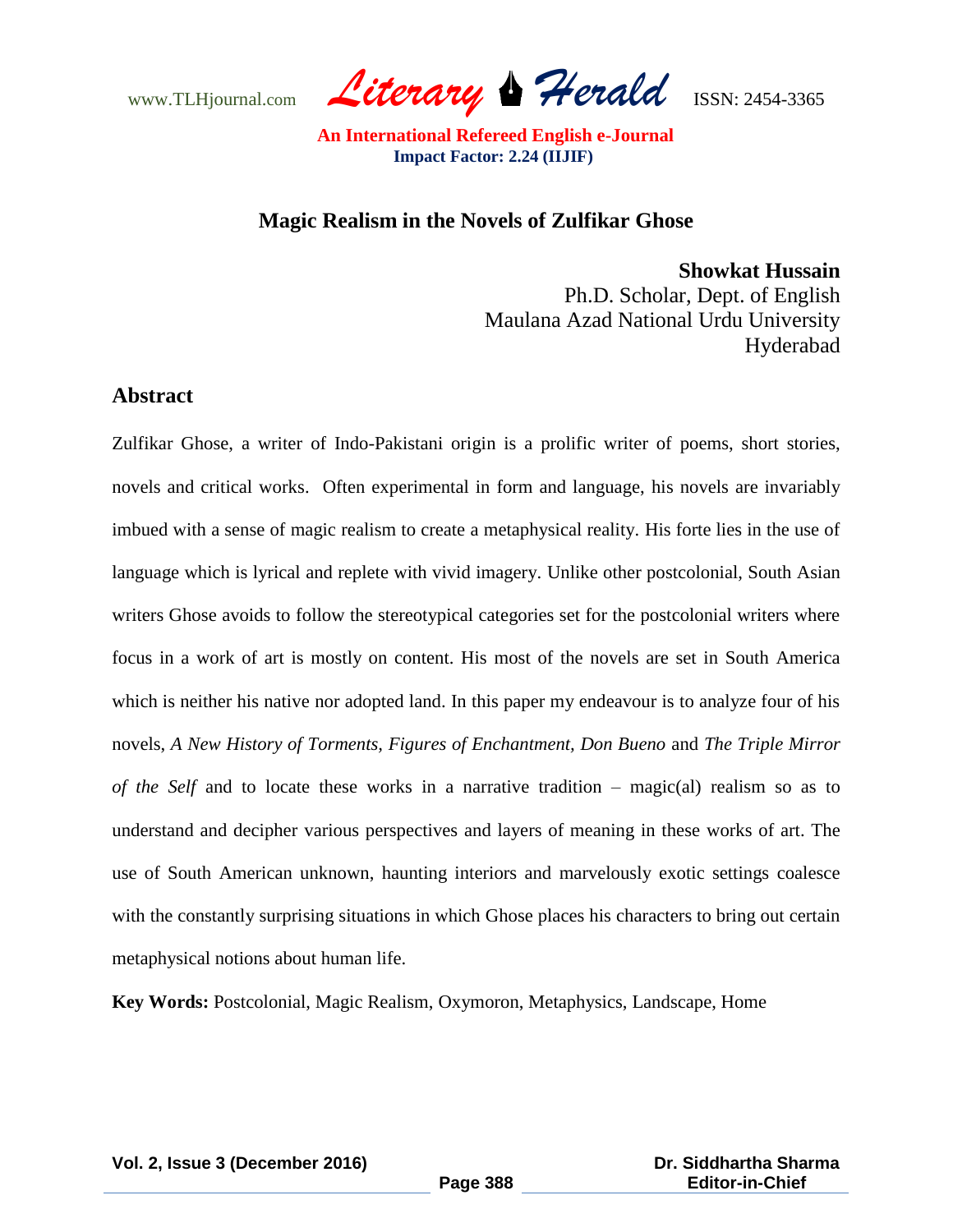www.TLHjournal.com *Literary Herald*ISSN: 2454-3365

# **Magic Realism in the Novels of Zulfikar Ghose**

### **Showkat Hussain**

Ph.D. Scholar, Dept. of English Maulana Azad National Urdu University Hyderabad

Zulfikar Ghose, a prolific writer of poems, short stories, novels and critical works, refuses to be categorized as a politically committed writer of a certain ideology or resistance strategy. He is not a usual postcolonial writer who takes up sides in a political sense. His forte lies in the use of language which is lyrical and replete with vivid imagery. The images of Punjab, the sublime beauty of South American landscapes, the wilderness of the jungles of the Amazon etc collaborate with the most ambitious and experimental form and styles in his works. His idée fix with form, a passion to always make it new and a struggle to find a style which suites his collage of subject matter makes it difficult to put him in a particular category of writers. He is always more concerned with 'how it is said' rather than 'what is said'. His unwavering stance in favour of form as opposed to subject matter and ideas proves contrary to the tastes of the critics of South Asian writers and therefore, the apparent reason of the lack of attention towards his works. Ghose in his novels experiments with form and theme and these are invariably imbued with a sense of magic realism to create a metaphysical reality.

The terms 'magic realism' and 'magical realism' are highly in vogue since 1980s and are variously discussed and understood by critics and academics. The terms are oxymorons describing the imposed relationship of two discordant terms. Magical realism in recent years has become a popular mode of narration because it follows the inclusion of contradictory elements and thus this narrative mode, as a postcolonial device, allows seeing and discussing reality in an alternative manner quite different from Western interpretation of reality. The terms magic/magical realism originated from the German ‗*Magischer Realismus'* which was translated into the Dutch ‗*magisch realisme'*, the English ‗magic realism' and eventually the Spanish ‗*realismo magico'*. The term ‗magic realism' was coined by a German art critic Franz Roh in 1925 to describe a new form of post-expressionist painting that he witnessed developing in the Weimar Republic. Although, the term was first and principally associated with painting, but the majority of magic(al) realist cultural production since the coining of the term in 1925 has been in fiction. Regarding the origin of the term there is no consensus, but some art historians are of the view that the first person to write of a magical realism was not, as is commonly thought, the German art historian, Franz Roh, in 1925, but the Romantic poet and philosopher, Novalis, around 1798. Friedrich Freiherr Von Hardenberg, better known by his pen-name of Novalis was a German Romantic poet and philosopher. He was the first person to use the concept of 'magical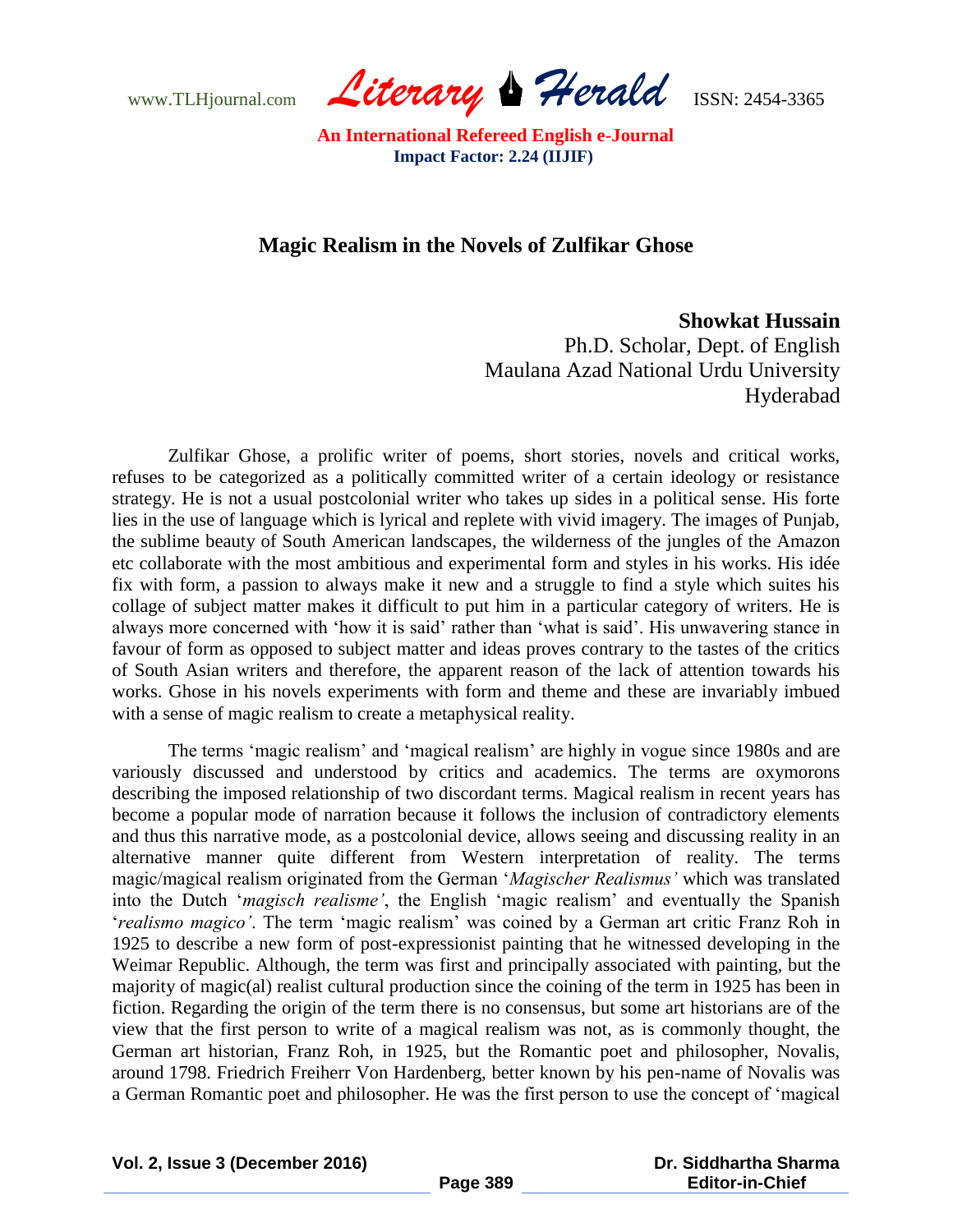www.TLHjournal.com *Literary Herald*ISSN: 2454-3365

realist' in 1798. Even to many critics and art historians the Italian writer and critic, Massimo Bontempelli, has always been a more relevant figure than Roh to magical realism's genealogy. Bontempelli, in 1926, started a journal 900 in which he expressed "his desire to further a new mythography that, unlike the fabrications of the avant-garde, would respect the continuities between past and present. The kind of art he proposed was one that would find miracles in the midst of ordinary and everyday life, and he specifically – and, it seems, independently of Roh or Novalis – named this art magical realism" (Qtd. in Warnes 27).

Although, magical realism has largely been associated with Latin America, but the fact of the matter is that there are neither geographical constraints on where it is found nor any restrictions regarding the purposes for which it might be used. Regardless of the place of origin of the term, it was first given general currency by the Cuban novelist Alejo Carpentier in the 1950s (lo real maravilloso). Although "the international recognition of Latin American magic(al) realists such as Carpentier and most particularly Garcia Marquez has led to a misconceived assumption that magic(al) realism is specifically Latin American. This ignores both the Latin American connections of early  $20<sup>th</sup>$  century European art and literature and the very different related German art movement known as 'magic realism' with its influences within Europe" (Bowers 16-17). It is not possible to confine it to any particular region, language, literary movement or tradition. There are writers like "Kafka, Bulgakov, Grass, Suskind, D.M. Thomas, Angela Carter, Toni Morrison, Robert Nye, Jeannette Winterson, André P. Brink, and many others who show clearly that a range of cultural trajectories can be established for the existence of magical realism in different contexts" (Warnes 28). By now, the term remains one of the most understood, misunderstood, overused and loosely used terms that there are many critics and writers who want to do away with it.

Magical realism is a narrative mode of fiction in which magical and realistic elements coexist with equal ontological status and also presents magical and realistic happenings where, "the supernatural is not a simple or obvious matter, but it is an ordinary matter, and everyday occurrence—admitted, accepted, and integrated into the rationality and materiality of literary realism" (Zamora 3). Magical realism forms a new perspective by blending together two opposing aspects of the oxymoron – the magical and the realist. Magical realism as disruptive narrative mode erases the difference between the two opposing terms of the magical and the realist. This 'discordia concors' kind of a feature of magical realism makes it "a mode suited to exploring … and transgressing… boundaries, whether the boundaries are ontological, political, geographical, or generic" (Zamora 5). Amaryll Chanady describes magical realism as a narrative mode which permits a point of view in which there is an "absence of obvious judgments about the veracity of the events and the authenticity of the world view expressed by characters in the text‖ (30). In a kind of willing suspension of disbelief the reader with the narrator follows in accepting both the realistic and magical viewpoints of reality equally. There is a growing corpus of literary works that draws upon the conventions of both realism and fantasy or folktale, yet does so in such a way that neither of these two realms is able to assert a greater claim to truth than the other. This capacity to resolve the tension between two discursive systems usually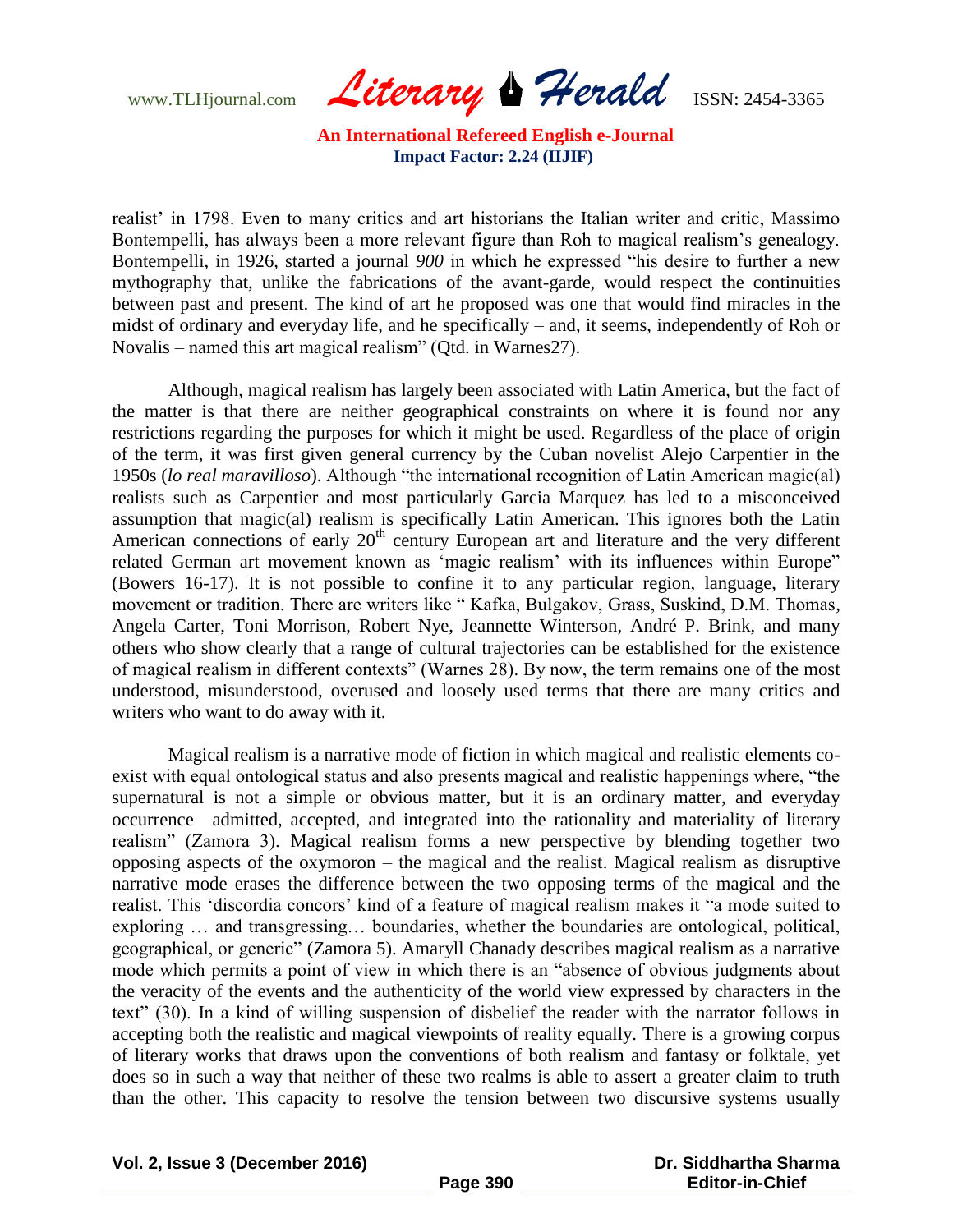www.TLHjournal.com *Literary Herald*ISSN: 2454-3365

thought of as mutually exclusive must constitute the starting point for any inquiry into magical realism.

Zulfikar Ghose uses it as a postcolonial mode of narrative, writes about the disempowered indigenous people of South American interiors whose cultural beliefs and practices are constantly at threat. As Marquez expresses the unrest and violence and confusion of Colombian politics or Latin America in general, so does Zulfikar Ghose talk about bloodshed and unrest of the Partition. The horrendous past and present uncertainty offers itself to magical realism for its scope to bring forth the 'unearthy tidings' of a troubled past and nostalgic present. Unlike Rushdie who uses magic realism to "exercise his preference for non-naturalism without foregoing the kinds of political and cultural engagement that are usually associated with social realism" (Warnes 99), Zulfikar Ghose very subtly deconstructs the human/inhuman binary. In his novel *The Triple Mirror of the Self* where the ‗civilized' Westerners bulldozed their way into interiors of Xurupa, a tribal habitation, to display a naked show of greed. Refusing to call the mayhem, which is done by humans, as inhuman the character Pons retorts "why inhuman? ... Change that to human. Only it so uninhibited, so unmodified by any pretence of hypocrisy, of civilization, unaccepting of any secular or religious law, that it seems a base corruption of what we piously term human" (Ghose, *The Triple* 37). Zulfikar Ghose wrote to question the uncertainty of his national identity. Unlike Ondaatje, Rushdie and Amitav Ghosh, Zulfikar Ghose's magical realist happenings occur in Latin American. Ondaatje's happen in Srilanka while as Rushdie's and Ghosh's occur in India, Pakistan, Britain and America. One of the sources of magical realism as we find in Zulfikar Ghose's novels is the shock of the new. The South American unknown, haunting interiors, marvelously exotic settings and constantly surprising situations placing buildings of grand hotels and technological advancements in the midst of far away wilderness seem to be extraordinary. "Magical realist fiction relies upon the reader's trust and acceptance of the forms of fictional reality offered to them" (Bowers 40). Ghose writes about places and situations which are unfamiliar to the reading public. He seems to be escaping the reality in his quest for identity. He sometimes leaves behind the magical realism to talk about horrors and brutality of Partition in a realistic manner and like Marquez and Guntur Grass, his magical realism seems to be emanating from the harsh realities of Partition and the effects of extremely horrific violence and the subsequent uprootedness which Ghose as a child witnessed. In the third part of the novel *The Triple Mirror of the Self* Ghose in realistic manner talks about the historical realities of his childhood in pre-Independence Bombay and the subsequent bloodshed and migration of people in the Partition.

In the words of Fredric Jameson postmodernism is an "attempt to think the present historically in an age that has forgotten how to think historically in the first place" (3). But the magical realists take recourse to use historical references and historical revisions in their writings and thereby the relationship between magical realism and postmodernism can be ascertained. In Ghose's novel *The Figure of Enchantment*, which is a rewriting of Shakespeare's *The Tempest* the importance of history and memory in the present of characters is brilliantly put forth. Gamboa now on the island of Santa Barbara for many years has almost a faded memory of what he has lost – his daughter and wife. But the dim thoughts of his loss and the design of history still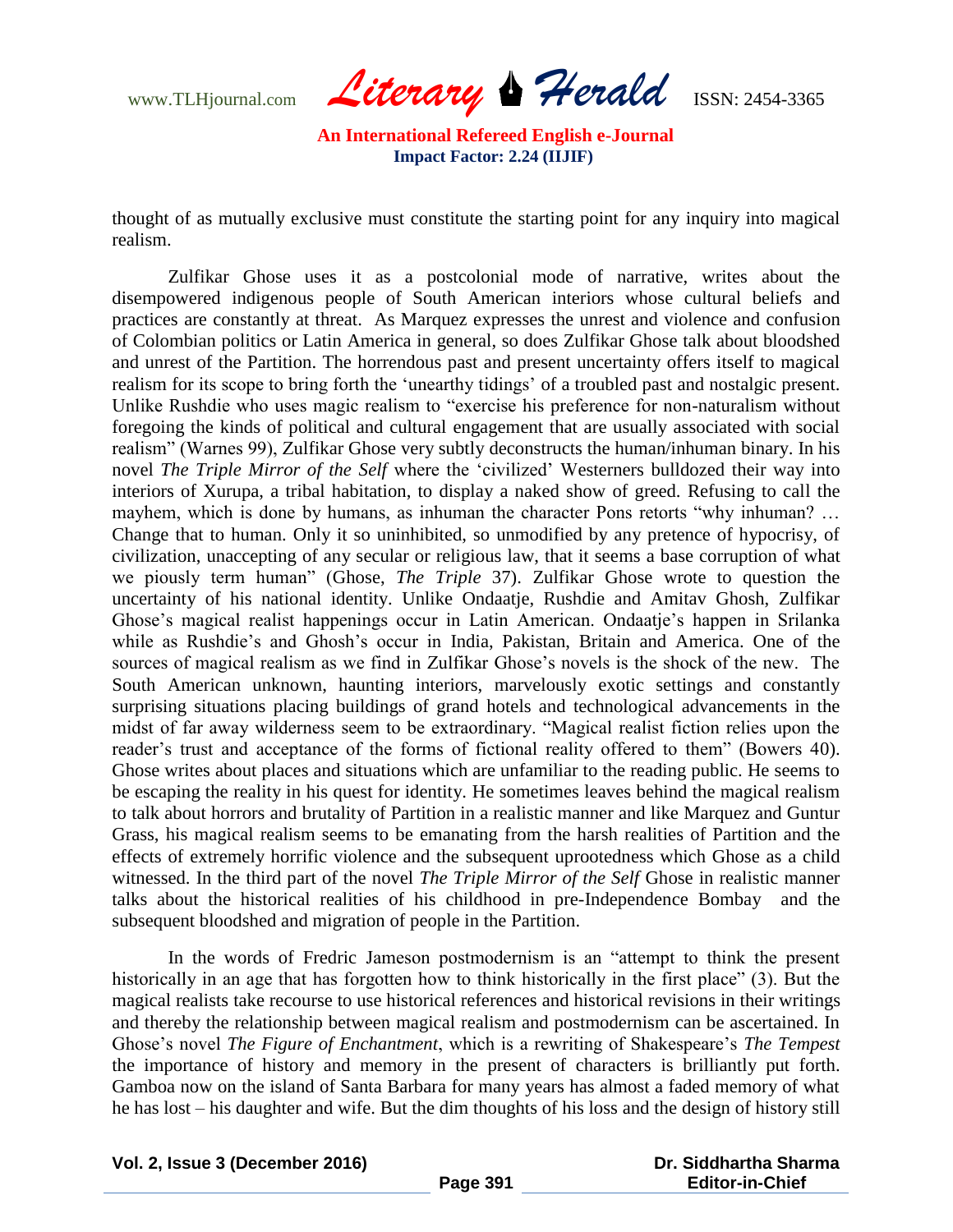www.TLHjournal.com *Literary Herald*ISSN: 2454-3365

haunt him. His present reality is not less than a fantastic existence in which "a dead man ... dead now, alive still, the father and the daughter too dead, though each morning revived their breath, the voice persisted, the mind's phantoms strolled solidly on the beach, the warm breath of the voice came and went like the tide. Another's past is your past, the other that you now are is not of the self you formerly had but of some other" (Ghose, *Figures* 118). "Magical realism is a mode suited to exploring and transgressing boundaries, whether the boundaries are ontological, political, geographic or generic" (Zamora 5). Zulfikar Ghose's novel, *Don Bueno*, travels a vast range of South American landscapes, from muggy and mysterious jungles of the interior to the Atlantic and Pacific seacoasts and the crystalline heights of the Andes. A weaver of magical spells, Zulfikar Ghose in *Don Bueno*, with deceptive simplicity resonates with rich symbols, dreamlike sequences, does not lose touch with this world. *Don Bueno*, a mythic tale of Oedipal cycles, fate and patricide follows an uncertain prophesy where the son must both abandon and become a father, and the father must always embrace death in the person of the son. Calderon had no alternative but to fulfill a bewildering yet murderous destiny. The exhortation of his grandmother when she, as if caught in some urgency of fate, advises the boy Calderon to "Go, go and find him, if you please! Run from the woman, and go and find your father, hug him, embrace him, but stick a knife into his chest and let him fall at your feet. Is this why he gave you life? Ha!" (Ghose, *Don* 72-73). Here in the beginning of the novel a man named Napoleon Calderon is killed in a brawl with a stranger in a tavern in Santa Rosa. The murdered man, a cruel sensuous man also called Bueno had long ago abandoned the woman who he had impregnated and was about to bear him a child – a son. And, not very surprisingly, comes to fore that the stranger who killed Napoleon Calderon is none other than his unknown son, Cesar. Entrapped into a vicious cycle of destiny Cesar after having a childhood of loneliness and isolation grows into a man who himself did the same as his father had done i.e., abandoned a woman when she was pregnant with his son. He left them uninformed without knowing exactly the reason of his fleeing, reaching to the isolation of Santa Rosa. Here among the locals he earned himself the name Don Bueno because he adopted an abandoned girl – Sofia and devoted his life in bringing her up like a true father. However what was bound to happens ultimately took place: the patricide inevitably is repeated. Ghose as fatalists, here in the novel, shows very magnificently that tragedy befalls over the life of characters, in spite of their moral failings, over which they have no control. As Mrs Sonstroem says in her unceasing monologue, "it is terrible to be afflicted by hideous passions, to be touched by some sinister finger at birth" (Ghose, *Don* 127). Calderon's passion makes him to seduce women, visit brothels and even leads to the rape of his daughter. Calderon who was hiding not from his wife but from passions, sexuality, and procreation is welcomed in a village which does not give him a wife; instead, it gives him a child. And the child comes with a verse hidden in its basket:

> My name is Sofia, by no man chosen. I am the daughter of ice and fire. Only he can love me who is frozen On the burning lips of desire. (Ghose, *Don* 143).

 **Dr. Siddhartha Sharma Editor-in-Chief**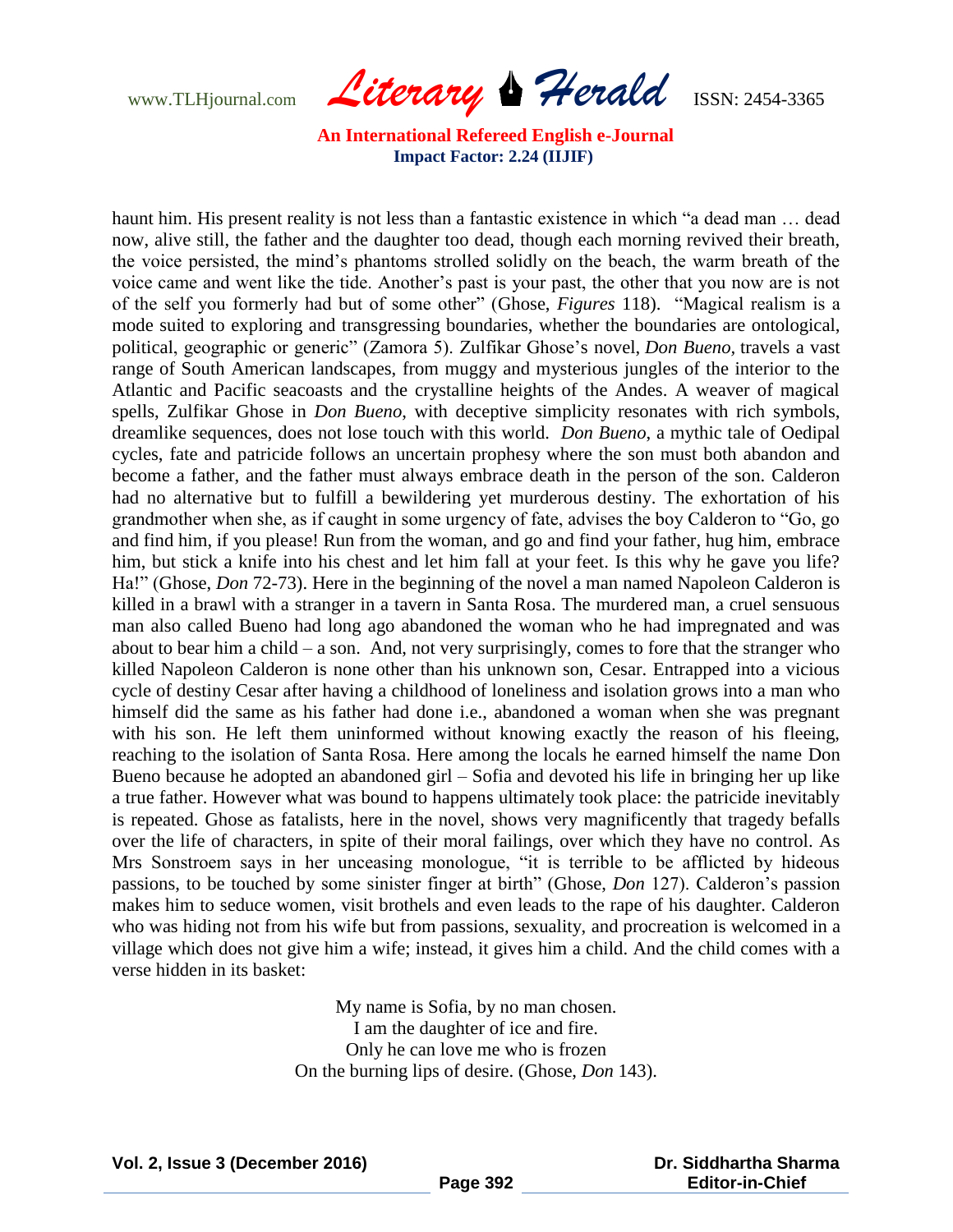www.TLHjournal.com *Literary Herald*ISSN: 2454-3365

The enigma brings a final alliance between dormant passion and ostensible frigidity in Calderon and obliquely heralds the final, disastrous incest. In the course of time the abandoned son of the second Don Bueno grew up to be a terrorist named Simon Bolivar, lands in Santa Rosa. While visiting a tavern he had a spat with a stranger and ended up in killing the stranger who turns to be none other than his father and thus the cycle of inexorable destinies is completed. Ghose in a very transparent and improbable way (which are part of the magic or super realism of the novel), blends closely the "realistic convention with magical elements ... not done for its own sake but to produce that symptomatic eerie shimmer which must be seen as an attempt to express what is nearly inexpressible" (Maillard 12).

In Ghose's novels like *A New History of Torments*, a reader willingly observes the effects of events instead of seeking causes. The unusual turn of events, unexpected twists and turns in the lives of characters who get displaced and alienated, neither the writer provides a causal explanation nor the reader seeks any deductive analysis but instead observes them enduring the pain of alienation. In this novel, like in *The Incredible Brazilian*, Ghose brings together the rich scenic aspects with fairy tale plotting to create a grim, dreamlike world in some Latin American landscape. The plot and themes are manipulated in an intriguing manner to produce a dazzling and elaborate cycle of magical realistic happenings. Jorge Rojas Jimenez, a ranch owner ditches his wife, to whom he had been married to for twenty two years, for a mistress, Margarita Aparicio, whom he was planning to bring to his great estate. Soon his obscure passion for his mistress portends a series of fateful errands, in the lives of people in the novel, starting with the entry of a middle-aged rebel, Mark Kessel, driving in his golden Lincoln Continental. He along with Rojas' two children met with an accident in the dead of the woods and lost their way. They, completely lost, go their separate ways. Rojas' son Rafael wanders about, till he's taken in by one of South America's richest men, Oyarzun, who has created a fortress-estate away from the gaze of civilization. Rafael falls in love with Oyarzun's hard-hearted, bitterly disillusioned daughter who was an ex-mistress of a Cuban agent. Meanwhile, Rafael's sister Violeta lands into the clutches of a rogue and barely escapes rape and is subsequently taken in by a family that is on visiting terms with the Oyarzun. The brother and sister, first losing their home and then their names, do not meet for many years, however, until a cruel, intricate plot brings them together in an incestuous embrace that drives Violeta to commit suicide. Kessel, the dilettante anthropologist, in his attempt to usurp his brother-in-law's business empire sends his nephew Jason off to search for an El Dorado-like jungle paradise on the Amazon, knowing himself very well that the Jungle will devour Jason once he enters into it. Before meeting Violeta what Jason finds is a nightmare-world of savagery, men-as-conjugal-slaves, and a world full of rage that turns him into a rapist and murderer. What keeps the erratic narrative of the novel intact is the feeling of disillusionment for the characters whose passions and fixations turn out to be disastrous. Oyarzun's pessimism towards life and human concerns where "life really is not worth living and to be a human being has to be the worst possible condition to endure" (Ghose, A *New* 257), where "paradise is not necessarily a desirable habitat". To delineate the deep agony, uncertainties, and complexities of existence, naturalistic modes of narration do not suffice. The imaginative scene making, dark ironies, unpredictability of events and fable like qualities wield

 **Dr. Siddhartha Sharma Editor-in-Chief**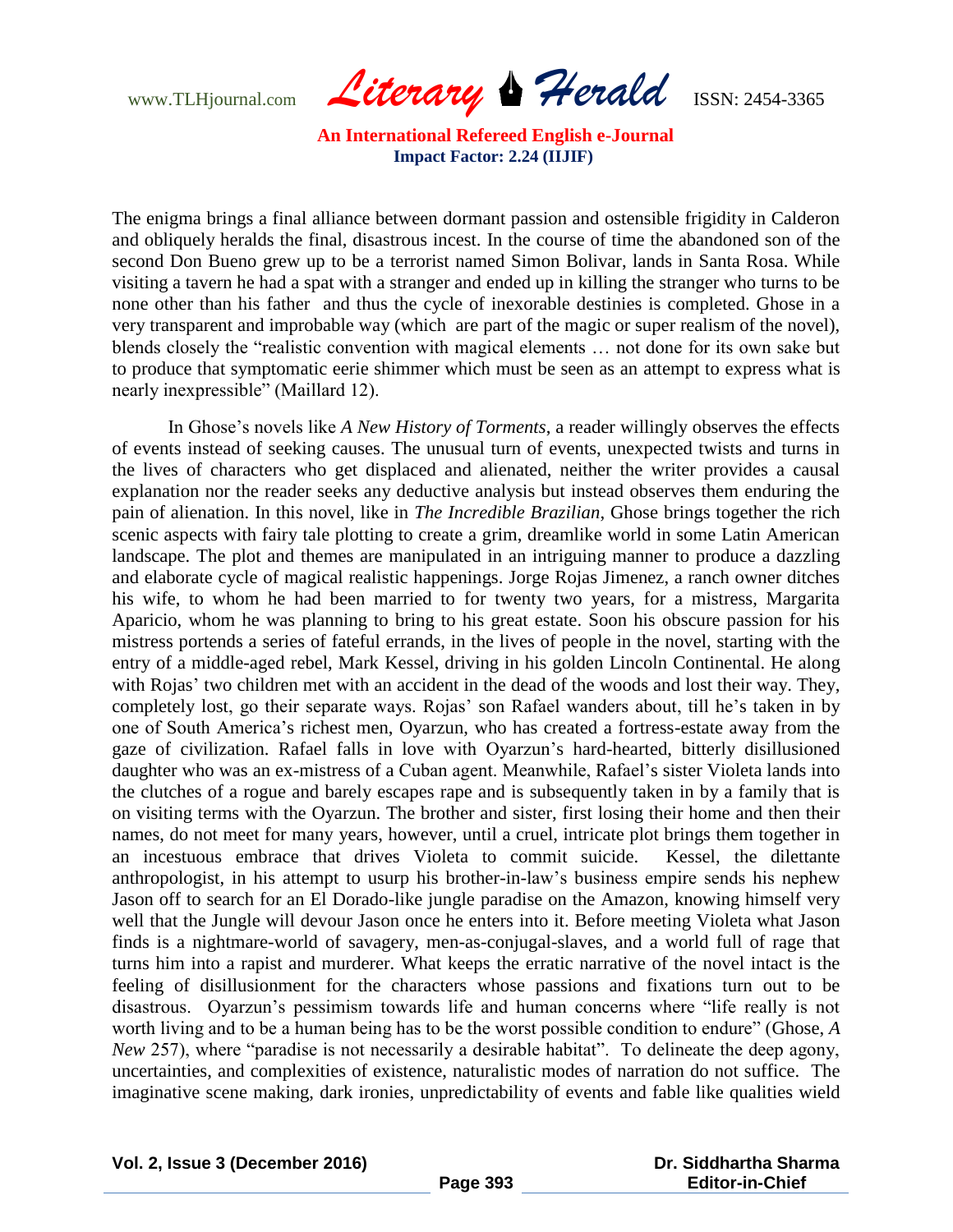www.TLHjournal.com *Literary Herald*ISSN: 2454-3365

discordant elements in a magical realistic manner. The fusion of reality and fantasy with a notion to create a world according to its own laws where fantasy leads to intuitive truth and reality leads back to fantasy so that as in *A New History of Torments* the myth demands that Rafael and Violeta part. Hence, after the automobile crash, Rafael conveniently falls asleep to let Violeta disappear. Sometimes episodes are introduced specifically to reinforce the fairy tale element. In fact, parallelism, juxtaposition and coincidence are all aspects of improbability in the novel. That Oyarzun's wife deserts Oyarzun, Olivia deserts Rafael and Rojas deserts Manuela is as much a product of artifice as Rojas and Oyarzun having two children, both of the same age. That Kessel's car should be made into a shape to conform to the maps that Jason and Osorio possess is another such coincidence. In Ghose's novels "The balance between the reality and magic is so subtle that it is hardly perceived. While the reader responds subjectively to the characters who desperately search for a paradise that is regenerative and satisfying, he is also conscious of the careful signposting that insists on the artifice and the structure" (Kanaganayakam 285). Ghose appears to suggest in *Torments* and *Don Bueno* that "the mythical and the unreal are still very much a part of reality" (Kanaganayakam 267).

A basic definition of Magic realism, then, sees it as a mode of narration that naturalises or normalizes the supernatural; that is to say, a mode in which real and fantastic, natural and supernatural, are coherently represented in a state of equivalence. On the level of the text neither has a greater claim to truth of referentiality. In the light of the above definition Ghose's novel *The Figures of Enchantment* has almost all the characteristic features of a magical realistic novel. The characters in the novel desperately crave for an alternative, imaginative, magical transformation of their impoverished lives. In the novel Vivado, the underworld dream merchant says, "people crave for an alternative world to the one in which they live. They'll go any distance to see if it isn't to be found somewhere" (185). The essence of Ghose's concept of art and life lies in a sustained urge and deep desire for alternatives. This urge for alternatives in life and fiction gives birth not only to creativity but also to destruction. Zulfikar Ghose gives this central human longing an unexpected twist by letting his characters get what they want. In a series of accidents of chance the characters deflect from their usual ordinary lives into a magico-realistic world. Felipe Gamboa a humble civil servant in an uncertain South American city lives a life fantasizing alternative worlds, couldn't make sense of the bizarre series of events that lead him from a lunch break in the park one day into the clutches of the military police in his unnamed South American country and finally to the shores of a remote island where undreamed-of adventures in sensuality and metaphysics await him. He always dreamt of wealth and a prosperous future for his daughter Mariana. A sudden bizarre turn of events transports him to a remote Pacific island away from his wife and daughter. Federico Chagra, the boyfriend of Mariana, also had dreams for her, but his poverty and notorious family fails him. He steals money from his father to win his fortune at the cockfights, but stumbles blindly into the magical shop of Popayan. Popayan sells him an amulet and a magic cloak, announcing the major theme of the novel: "Nothing can protect you from your desires. You will wish and you will receive more than you can bear to possess" (Ghose, *Figures* 69). The corrupt Popayan gives him an amulet which sends him off to an exotic journey. The magical effects of the amulet in fulfilling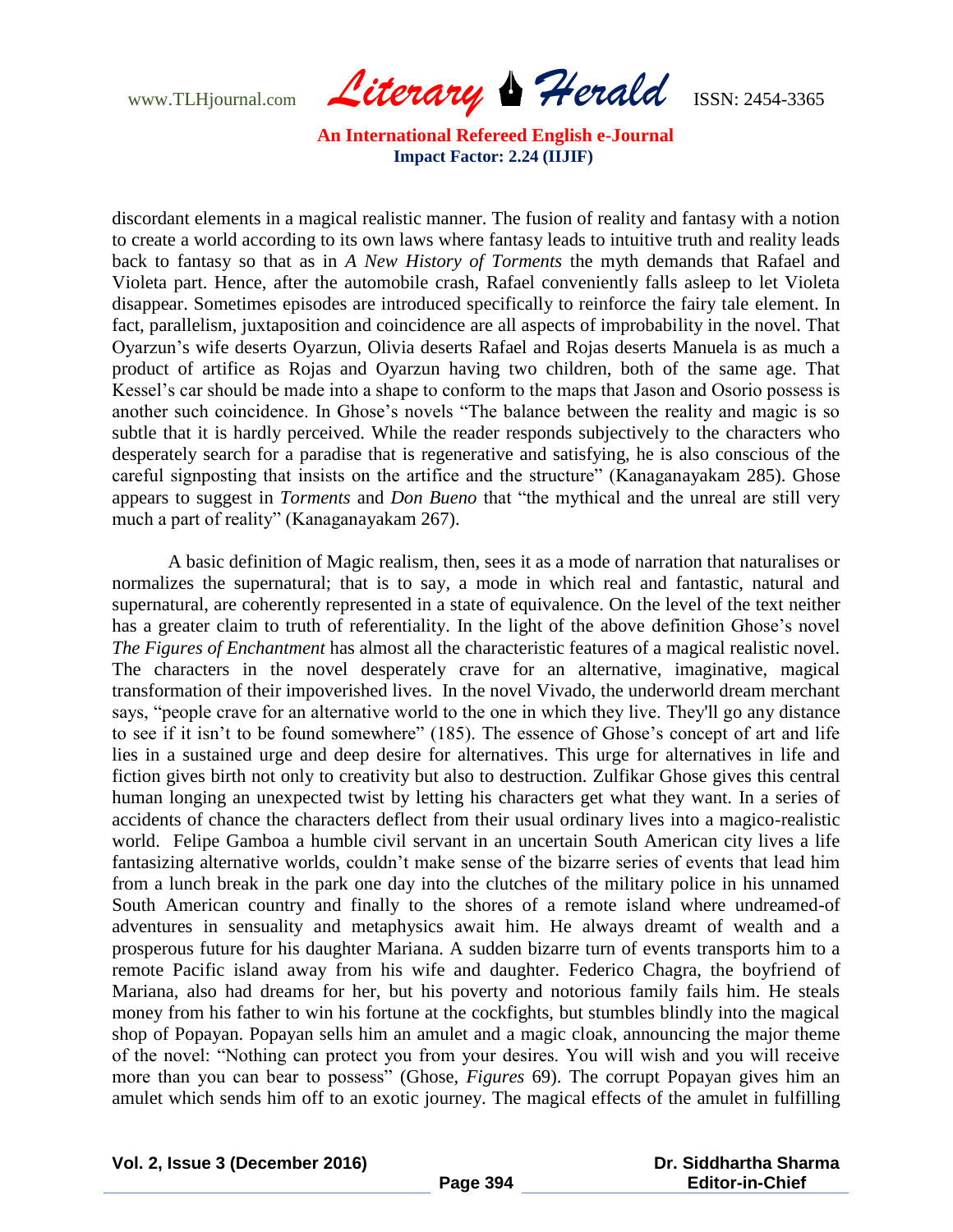www.TLHjournal.com *Literary Herald*ISSN: 2454-3365

the wishes of Federico's wishes doesn't seem imposed on the plot as in the words of Jorge Luis Borges, while discussing the role of magic in narrative art, remarks that "magic is not the contradiction of cause and effect but its crown, or nightmare. The miraculous is no less strange in that world [of primitive savages] than it is in the world of astronomers. All the laws of nature as well as those of the imagination govern it" (214). Federico's wishes for "excitement, women, wealth" all come true in a series of fabulous adventures. He after sixteen years meets up Gamboa in that paradisiacal island in a brilliant twist of a haunting story of fulfilled and unfulfilled desires. However, getting what they desire turns out to be more than the characters can bear. In a series of deftly ironic plot moves, Ghose exposes their dreams as destructive illusions. But the discovery that each dream is empty only leads the men to formulate new fantasies of power, wealth, and love. Overwhelming needs for alternative worlds keep all the characters permanent prisoners of their self-created figures of enchantment. The elusive, destructive, desires, haunted dreams and intangible secrets of characters of the novel are enacted in magical realistic mode of fiction.

The author of *A New History of Torments*, *The Figures of Enchantment* and *Don Bueno* Zulfikar Ghose in his latest novel *A Triple Mirror of the Self* tries to articulate the indeterminate pangs of remembrance and loss, of roots, memory and identity. Through a series of symbols, magical happenings, and rituals, Ghose wants to bring home the illusory nature of reality. The novel features the character Urim who wanders the world, and yet in finding the end of his journey, he sees the mirror image of its beginning and exists where he had started from. In *The Triple Mirror of the Self*, Zulfikar is complex in organization with shifting narrators, shifting narratives, and a backdrop that spans continents and climes. The novel is divided into three parts. The first part "The Burial of the Dead" is set in an uncertain part of Amazonia, in a village called Suxavat in the great rainy forest where Urimba, the scattered one, named after the immigrant tree by the natives, has now been residing there for some years. He has come there from 'civilized' world to live a nameless secluded life to bury his self. There is continuous flow of people coming to this settlement from the modern world only tempted by various needs like finding gold. Life in these woods was governed by rituals, myths, magic, fantastic stories like the one of a 'twice-born' man', a 'man sitting under the tree of rebirth' and a 'woman with her two parrots on her shoulders'. Engrossed in their ritualistic match making between the tribes, Ghose at the very outset gives an idea about the magical realist mood of the novel. "Oh monkeys, monkeys!' Tambour interrupted. ‗Look at your listeners! Their eyes are disturbed. There is no ice in our world, what are you talking about? We have forgotten the blues of our oceans. There is no lifebearing lotus in our rivers. Why are you troubling us with distant dreams?' … Tambour clapped his hands and called, 'Bastianini, Rustomo, come, show these monkeys what you can do. Come on, let's have some real magic. Enough of these stories that trouble the souls of the living" (Ghose, *A New* 13). In this magnificent primeval setting, Ghose creates a fascinating play of illusion with ancient myths and rituals and memory, especially in Urim's infatuation with Horuxtla – the daughter of illusions and with the chapter on the monkey dancers. The primeval and peaceful atmosphere could withstand for long as the greedy and acquisitive civilisation marched into the village and rampantly exterminated the indigenous population, even forcing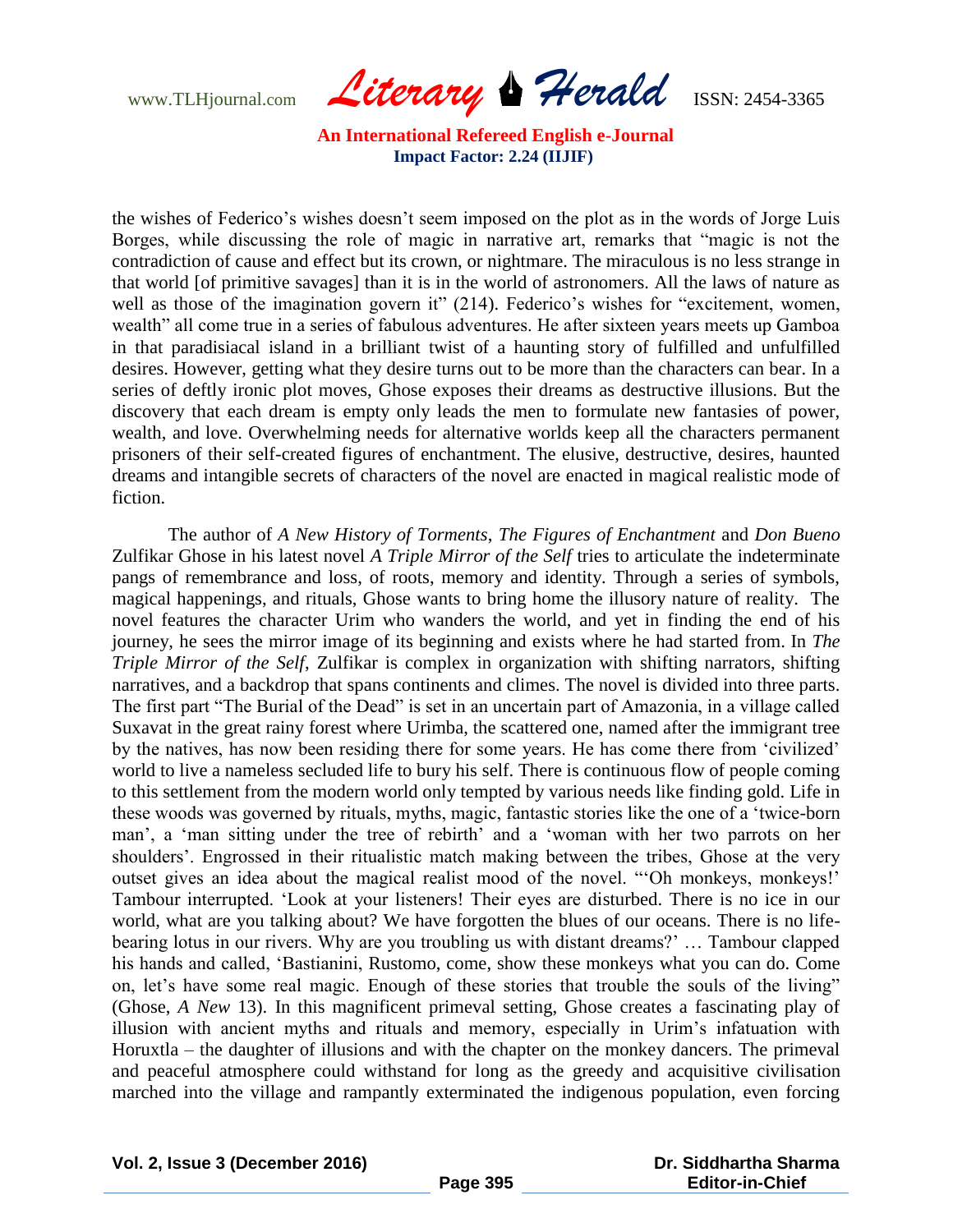www.TLHjournal.com *Literary Herald*ISSN: 2454-3365

Urim to escape and trek for days to capture a glimpse of the snowcapped Andes, a final moment in which he sees mirrored his beginnings. Ghose in the novel follows a reverse chronology where the narrator in part two, ‗Voyage and Pilgrim' changes as an American academic who has been accidentally presented with the memoirs of Urim, and is now busy tracing Urim's earlier life in London and the US as Shimomura or Shimmers. The last part, 'Origins of the Self' loses the mystery and power of the first two parts of the novel. It is in realistic mode, set in the Indian subcontinent. The hero in his quest for his origin travels backwards across continents to ultimately reach Bombay. Here, in this part, the narrator, who becomes now Roshan, recounts the adolescent years spent in Bombay and ultimately in his journey end up in the foothills of the Andes.

Zulfikar Ghose also uses myths in his novels especially the magical realistic story of the Indian tribes in the interiors where a whole tribe turned impotent and subsequently died. A spider known as 'black widow' infested the whole village when with the power of magic the men of enemy tribes "transformed themselves into spiders and crawled into this land. And one night they crept up the legs of all the women of the tribe and wove an invisible and impenetrable web across their sex" (Ghose, *Don* 111). Ghose through the magic realist use of language and situations gives a postcolonial perspective: Captain Afonso says "You should know this about any human being, however primitive. He inherits a code of symbols whether he is born in the jungle out there or in London. For we all are creatures of unaccountable compulsions. … Your uniformed soldier is no different from a painted warrior. Your primitive may eat his enemy's flesh and your civilized man will do the same thing, though only metaphorically, but neither will sleep with his sister" (Ghose, *A New* 175). He underscores the usefulness of magic realism in a world where having only a single version of story is dangerous: "there could be no wisdom because there could be no relief from the body's pain; and the mind's bemusement with abstract thought was only a strategy to distract itself from an infinite despair" (Ghose, *Figures* 63).

#### **Works Cited**

Borges, Jorge Luis. "Narrative Art and Magic". *TriQuarterly*. No. 25 (Fall 1972). Print.

Bowers, Maggie Ann. *Magic(al) Realism*. London and New York: Routledge, 2004. Print.

Chanady, Amaryll Beatrice. *Magical Realism and the Fantastic: Resolved Versus Unresolved Antinomy*. New York: Garland, 1985. Print.

Ghose, Zulfikar*. A New History of Torments*. London: Black Swan, 1984. Print.

---. *Don Bueno*. London: Hutchinson, 1983. Print.

---. *Figures of Enchantment*. New York: Harper and Row Publishers Inc., 1986. Print.

---. *The Triple Mirror of the Self*. London: Bloomsbury Publishing Ltd., 1994. Print.

| Vol. 2, Issue 3 (December 2016) |          | Dr. Siddhartha Sharma  |
|---------------------------------|----------|------------------------|
|                                 | Page 396 | <b>Editor-in-Chief</b> |